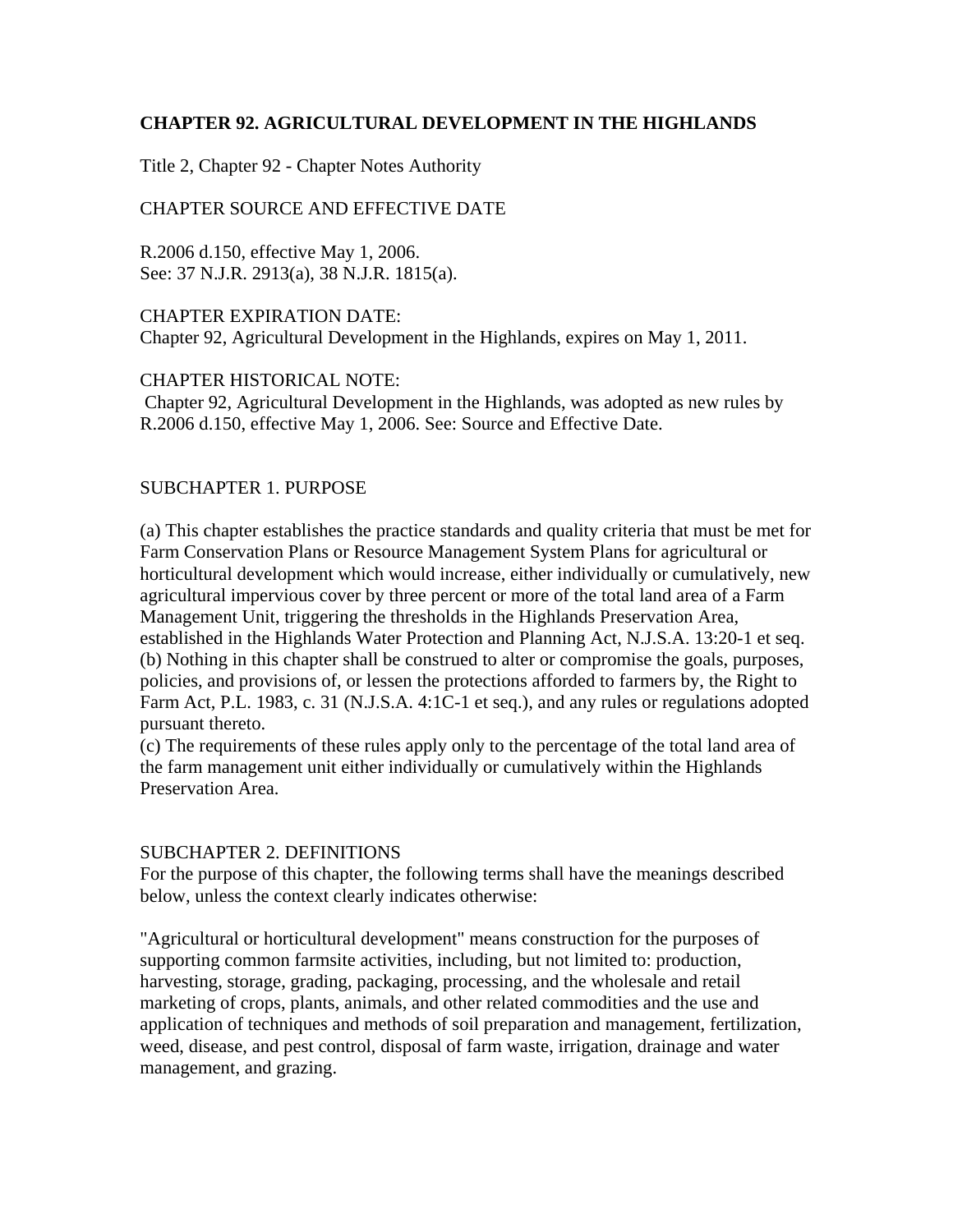"Agricultural impervious cover" means agricultural or horticultural buildings, structures, or facilities with or without flooring, residential buildings and paved areas, but shall not mean temporary coverings.

"Appropriate agent" means a person outside of U.S. Department of Agriculture (USDA) who is authorized by NRCS to provide technical assistance in the delivery of technical services to implement Farm Bill Programs.

"DEP" means the New Jersey Department of Environmental Protection

"Department" or "NJDA" means the New Jersey Department of Agriculture.

"Farm Conservation Plan" means a site specific plan that prescribes needed land treatment and related conservation and natural resource management measures, including forest management practices, that are determined to be practical and reasonable for the conservation, protection and development of natural resources, the maintenance and enhancement of agricultural or horticultural productivity and the control and prevention of non-point source pollution.

 "Farm Management Unit" means a parcel or parcels of land, whether contiguous or noncontiguous, together with agricultural or horticultural buildings, structures and facilities, producing agricultural or horticultural products, and operated as a single enterprise.

 "Highlands Act" means the Highlands Water Protection and Planning Act, N.J.S.A. 13:20-1 et seq.

"Highlands Preservation Area" means that portion of the Highlands region so designated by subsection b of section 7 of the Highlands Water Protection and Planning Act (N.J.S.A. 13:20-7).

"Local Soil Conservation District" means a soil conservation district established in accordance with the Soil Conservation Act, N.J.S.A. 4:24-1 et seq., which is regionally located and has jurisdiction on a county or multi-county basis.

"Natural Resources Conservation Service (NRCS)" means the technical agency of the USDA, authorized by Public Law 46 of the 74th Congress for the conservation of agricultural and related natural resources.

"New Jersey Field Office Technical Guide (NJ-FOTG)" means the USDA-NRCS technical reference, customized for the State of New Jersey, prescribing practices and standards for the conservation and management of soil, water and related natural resources.

"Resource Management System (RMS) Plan" means a site specific farm conservation plan that: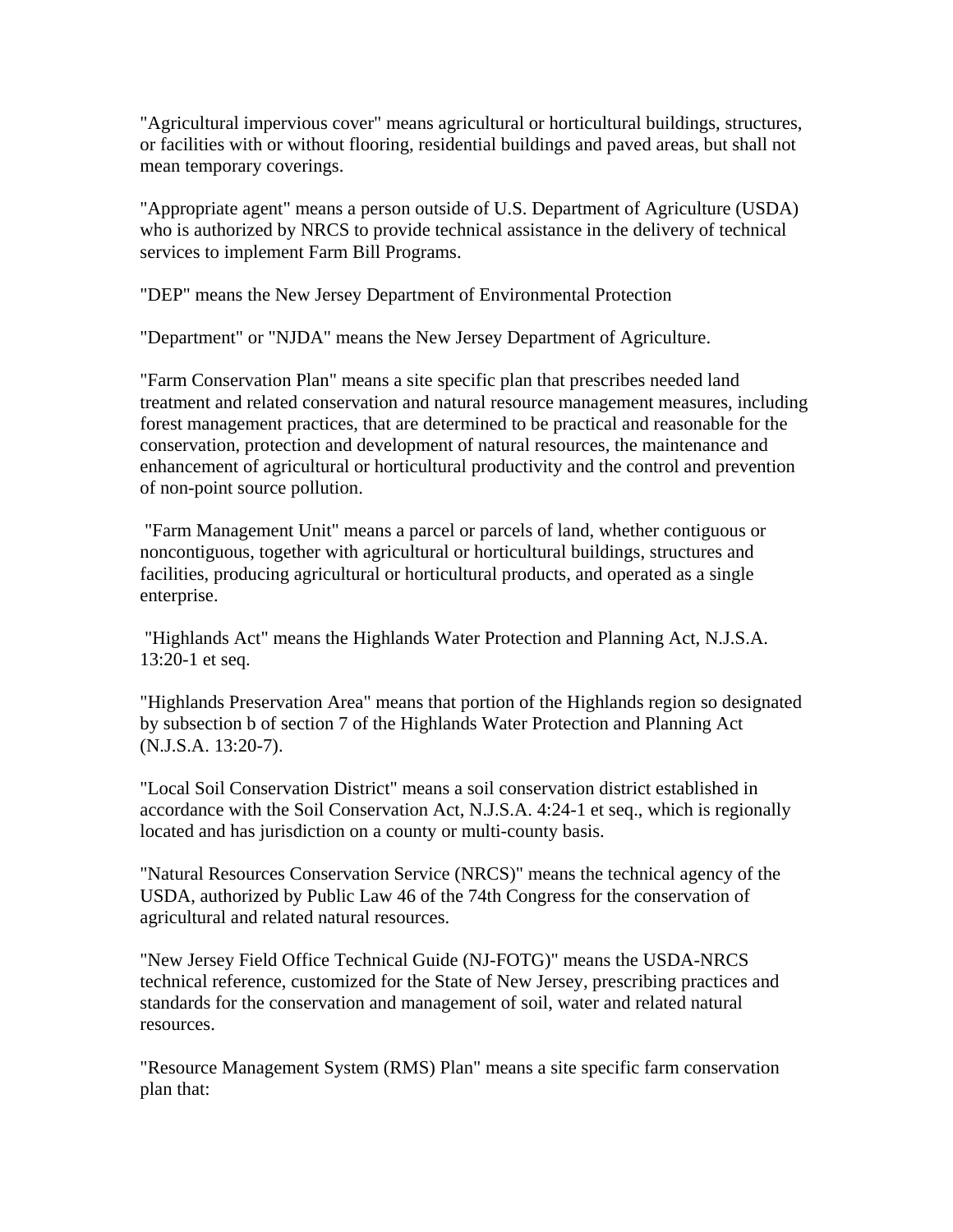1. Prescribes needed land treatment and related conservation and natural resources management measures, including forest management practices, for the conservation, protection, and development of natural resources, the maintenance and enhancement of agricultural or horticultural productivity, and the control and prevention of non-point source pollution; and

2. Establishes criteria for resources sustainability of soil, water, air, plants, and animals.

"State Soil Conservation Committee (SSCC)" means the committee established pursuant to the Soil Conservation Act, N.J.S.A. 4:24-1 et seq.

 "Technical Service Provider (TSP)" means NRCS certified professionals outside of the U.S. Department of Agriculture (USDA) that help agricultural producers apply conservation practices on the land.

 "Temporary coverings" mean permeable, woven and non-woven geotextile fabrics that allow for water infiltration or impermeable materials that are in contact with the soil and are used for no more than two consecutive years.

"USDA" means the United States Department of Agriculture.

# SUBCHAPTER 3. FARM CONSERVATION PLAN

(a) Agricultural or horticultural development that results, individually or cumulatively, in at least three percent but less than nine percent increase in new agricultural impervious cover to the total land area of the Farm Management Unit since enactment of the Highlands Act (August 10, 2004) requires the development and implementation of a Farm Conservation Plan approved in accordance with this section.

1. Prior to any development activity, the owner or operator of a farm management unit or his agent shall develop a farm conservation plan with the assistance of the NRCS, TSP or an appropriate agent in conformance with Sections III and IV of the June 1, 2005 NRCS NJ-FOTG, as amended and supplemented, which is hereby adopted and incorporated by reference.

- i. Copies of the NJ-FOTG are available from the NRCS Field Offices and the State Office at 220 Davidson Ave, 4th Floor, Somerset, NJ 08873.
- ii. An electronic copy of the NJ-FOTG is available at http://www.nrcs.usda.gov/technical/efotg/.
- iii. A copy of this document is on file in the NJDA office of the Director, Division of Agricultural and Natural Resources, P.O. Box 330, Trenton, NJ 08625.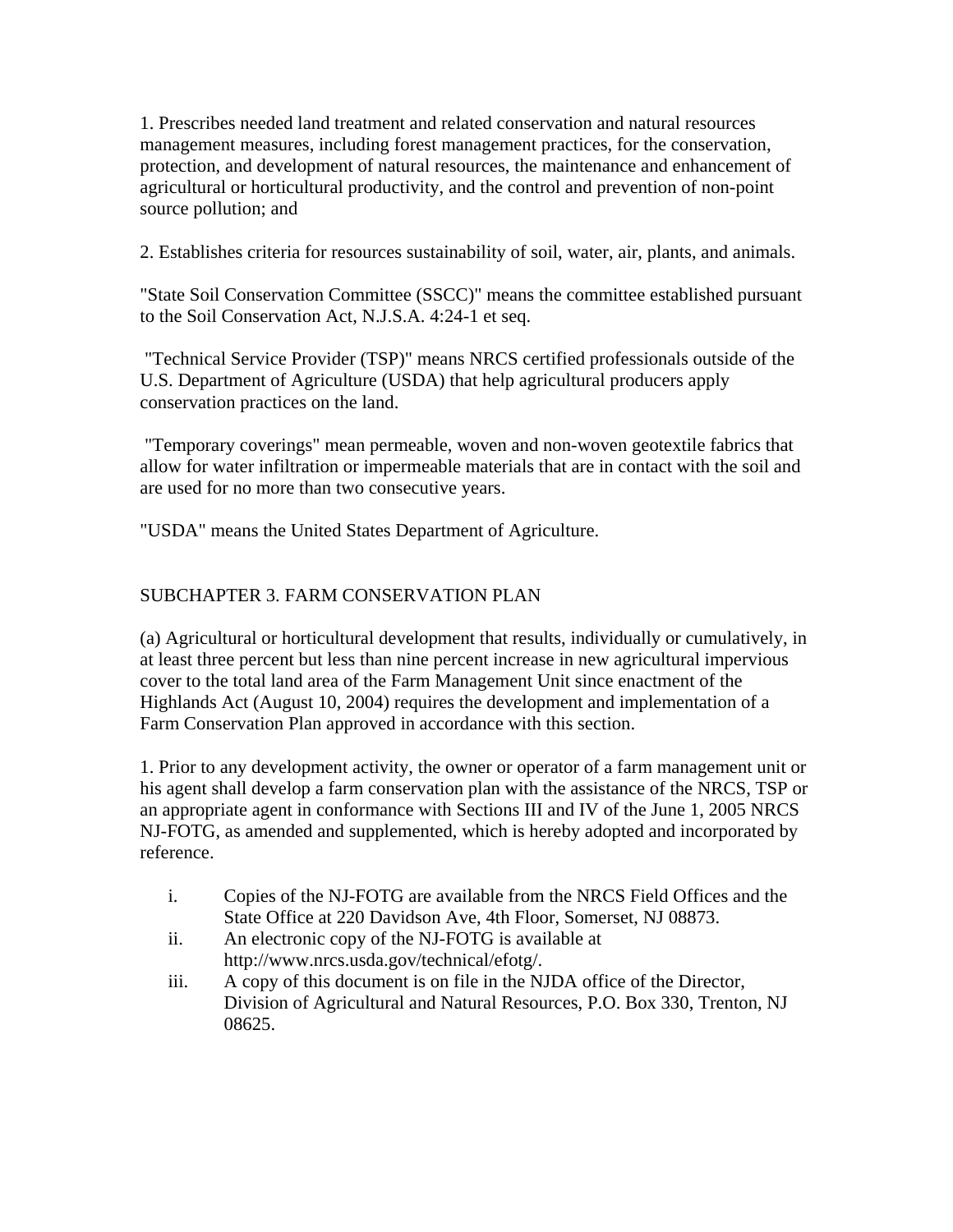2. The following shall be contained in the Farm Conservation Plan submitted for approval:

i. The name, address, block(s) and lot(s) of the operation and the name and telephone number of the emergency contact;

ii. The owner or operator's name, signature and date;

iii. A soil map;

i.v An aerial photograph or diagram of the field;

v. Identification of soil, water and animal resources, specifically, threatened and endangered species;

vi. A list of conservation practices to be implemented;

vii. The location and schedule for applying new practices;

viii. Records of plan implementation activities;

ix. A plan for operation and maintenance; and

x. Any other site-specific information necessary for plan certification.

3. The Farm Conservation Plan shall be reviewed, and if appropriate, approved by the local Soil Conservation District. Plans developed in consultation with entities other than the NRCS or TSP must be reviewed by NRCS for approval prior to submission to the local Soil Conservation District for review.

4. The local Soil Conservation District shall transmit a copy of the approved plan to the State Soil Conservation Committee. If any part of the Farm Management Unit is preserved under any farmland preservation program, the local Soil Conservation District shall also transmit a copy of the plan to the State Agriculture Development Committee.

5. The local Soil Conservation District shall approve the Farm Conservation Plan if it finds that the plan meets the NJ-FOTG Quality Criteria (Section III) and Practice Standards (Section IV) for soil, water and animal resource concerns, specifically threatened and endangered species.

6. The Farm Conservation Plan shall be executed in accordance with the implementation schedule contained in the approved plan.

7. Anyone aggrieved by a decision of the Soil Conservation District shall have an opportunity to appeal in accordance with 2:90-1.6.

8. Anyone who is aggrieved by the determination made in accordance with (a)7 above shall, upon written request transmitted to the Department within 20 days of that determination, be afforded the opportunity for a hearing thereon in the manner provided for contested cases pursuant to the Administrative Procedure Act, N.J.S.A. 52:14B-1 et seq. and the Uniform Administrative Procedure Rules, 1:1.

i. Requests for hearings shall be sent to Director, Division of Agriculture and Natural Resources, N.J. Department of Agriculture, PO Box 330, Trenton, New Jersey 08625-0330.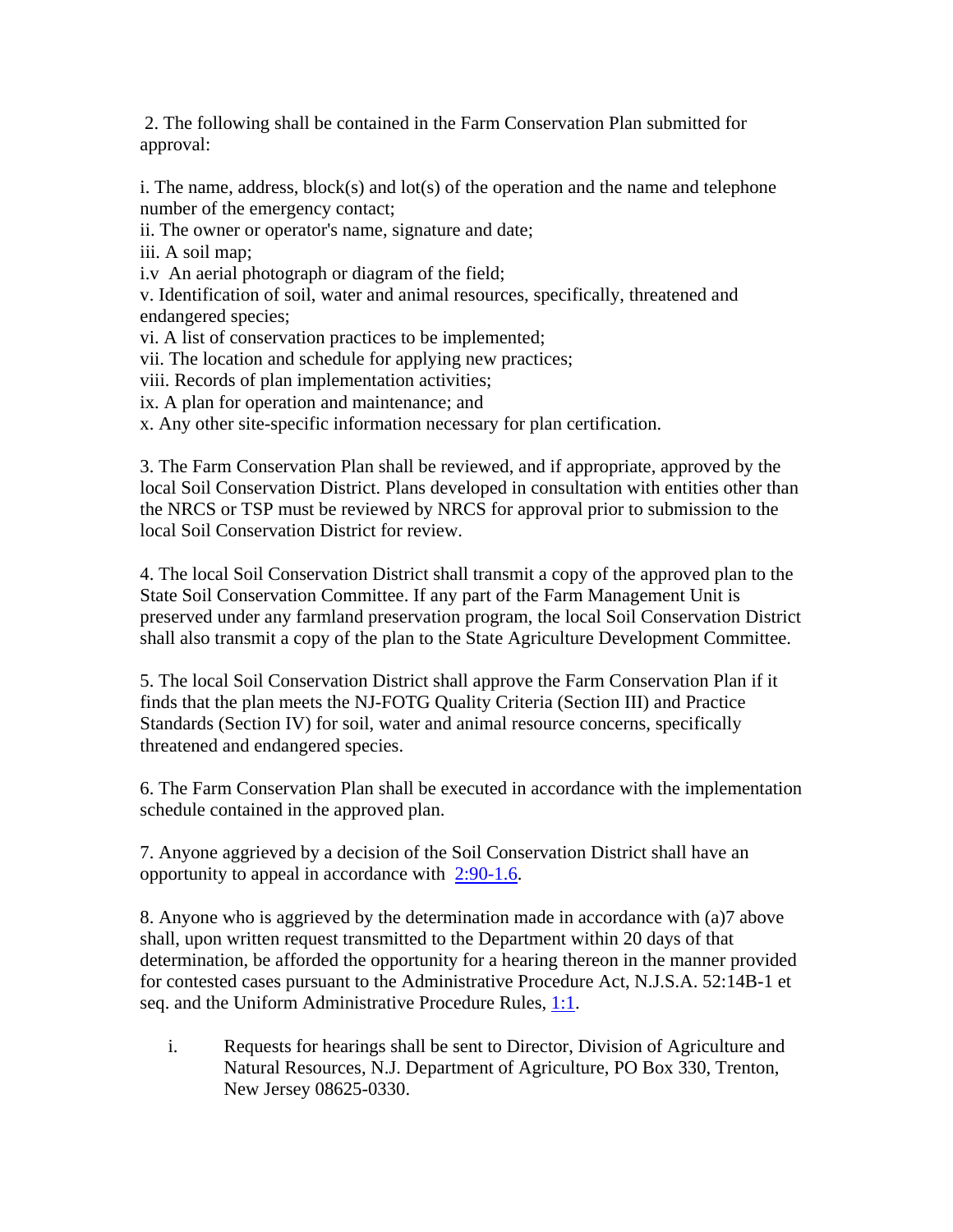# SUBCHAPTER 4. RESOURCE MANAGEMENT SYSTEM PLAN

(a) Agricultural or horticultural development that results, individually or cumulatively, in at least nine percent or more of new agricultural impervious cover to the total land area of the Farm Management Unit since enactment of the Highlands Act (August 10, 2004) requires the development and implementation of a Resource Management System Plan in accordance with this section.

1. Prior to any development activity, the owner or operator of a farm management unit or his agent shall develop a Resource Management System Plan with the assistance of the NRCS, TSP or appropriate agent in conformance with the June 1, 2005 NRCS NJ-FOTG, as amended and supplemented, which is hereby adopted and incorporated by reference.

- i. Copies of the NJ-FOTG are available from the NRCS Field Offices and the State Office at 220 Davidson Ave, 4th Floor, Somerset, NJ 08873.
- ii. An electronic copy of the NJ-FOTG is available at http://www.nrcs.usda.gov/technical/efotg/.
- iii. A copy of this document is on file in the NJDA office of the Director, Division of Agricultural and Natural Resources, P.O. Box 330, Trenton, NJ 08625.

2. The following shall be contained in the RMS plan submitted for approval:

- i. The name, address, block(s) and lot(s) of the operation and the name and telephone number of the emergency contact;
- ii. The owner or operator's name, signature and date;
- iii. A soil map;
- iv. An aerial photograph or diagram of the field;
- v. Identification of soil, water, air, plant and animal resources including endangered and threatened species;
- vi. A list of conservation practices to be implemented;
- vii. The location and schedule for applying new practices;
- viii. Records of plan implementation activities;
- ix. A plan for operation and maintenance; and
- x. Any other site-specific information necessary for plan certification.

3. Upon receipt and prior to approval, the local Soil Conservation District will transmit a copy of the Resource Management System Plan to the DEP, who must review and approve it with or without conditions or deny it within 60 days of receipt.

4. The Resource Management System Plan shall be reviewed, and if appropriate, approved by the local Soil Conservation District. Plans developed by entities other than the NRCS or TSP must be reviewed by NRCS for approval prior to submission to the local Soil Conservation District for review.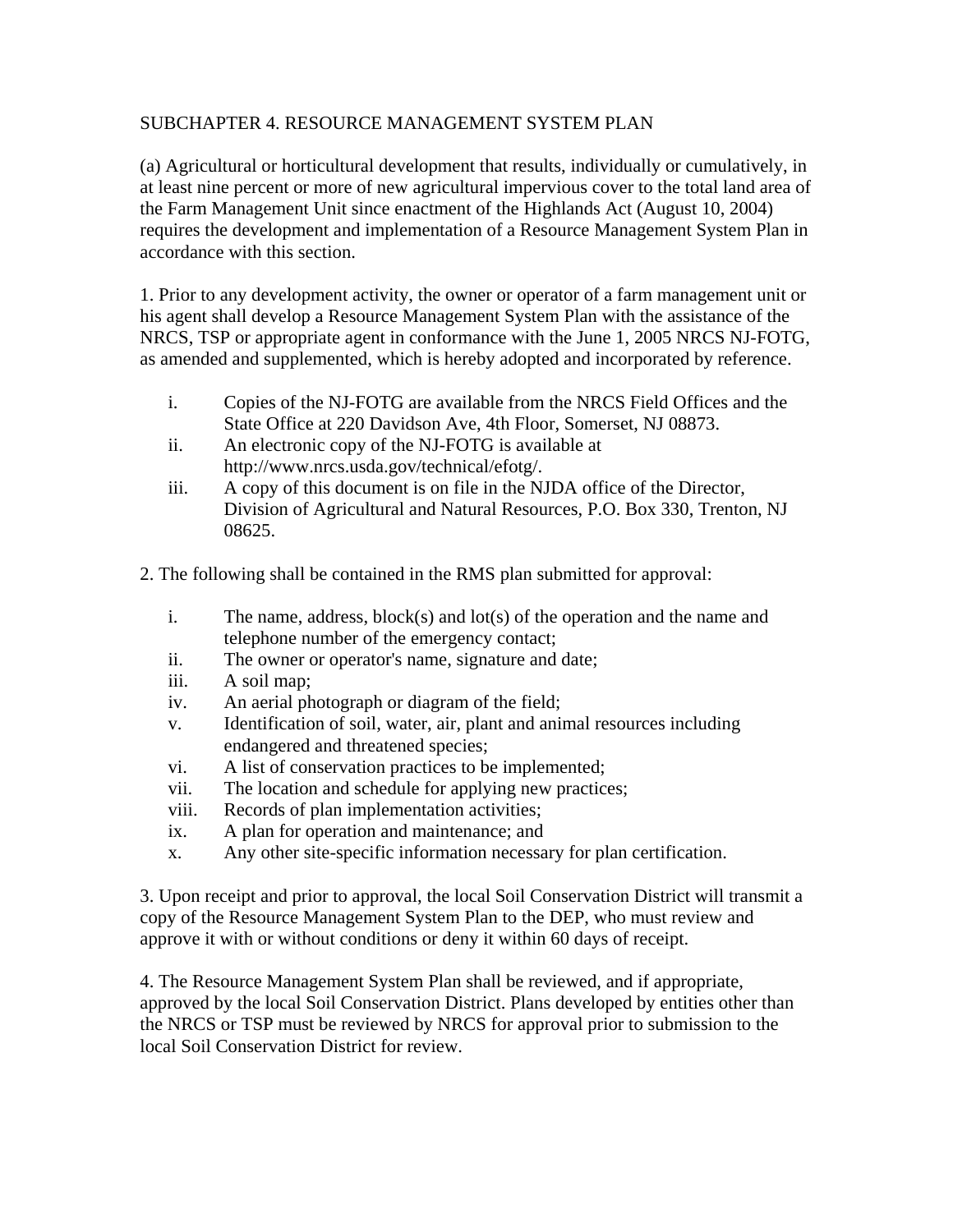5. The local Soil Conservation District shall transmit a copy of the approved plan to the State Soil Conservation Committee. If any part of the Farm Management Unit is preserved under any farmland preservation program, the local Soil Conservation District shall also transmit a copy of the plan to the State Agriculture Development Committee.

6. The local Soil Conservation District shall approve the RMS plan if it finds that it meets the NJ-FOTG Quality Criteria and Standards for soil, water, air, plants and animal resources.

7. The Resource Management System Plan shall be executed in accordance with the implementation schedule contained in the approved plan.

8. Anyone aggrieved by a decision of the local Soil Conservation District shall have an opportunity to appeal in accordance with  $2:90-1.6$ .

9. Anyone who is aggrieved by the determination made in accordance with (a)8 above shall, upon written request transmitted to the Department within 20 days of the determination, be afforded the opportunity for a hearing thereon in the manner provided for contested cases pursuant to the Administrative Procedure Act, N.J.S.A. 52:14B-1 et seq. and the Uniform Administrative Procedure Rules,

i. Requests for hearings shall be sent to Director, Division of Agriculture and Natural Resources, N.J. Department of Agriculture, PO Box 330, Trenton, New Jersey 08625- 0330.

# SUBCHAPTER 5. PENALTIES AND ENFORCEMENT

(a) Any person who violates N.J.S.A. 13:20-29.a, or any provision of this chapter, or the requirements of a Farm Conservation Plan or Resource Management System Plan developed pursuant to this chapter, shall be liable to a civil administrative penalty of up to \$ 5,000 for each violation pursuant to the procedures set forth in this section to determine the amount of the penalty.

(b) Pursuant to N.J.S.A. 13:20-29.b.(1), the Department or the local Soil Conservation District may institute a civil action in the Superior Court for injunctive relief to prohibit and prevent the violation(s) and the court may proceed in a summary manner.

(c) If the violation is of a continuing nature, each day during which it continues shall constitute an additional, separate, and distinct offense.

(d) The Department shall use the factors described below to determine the amount of a civil administrative penalty under this section. The standards below assign each violation a point value. The total number of points is used to determine the penalty amount per day for each violation. The factors, and the point values assigned to them, are as follows: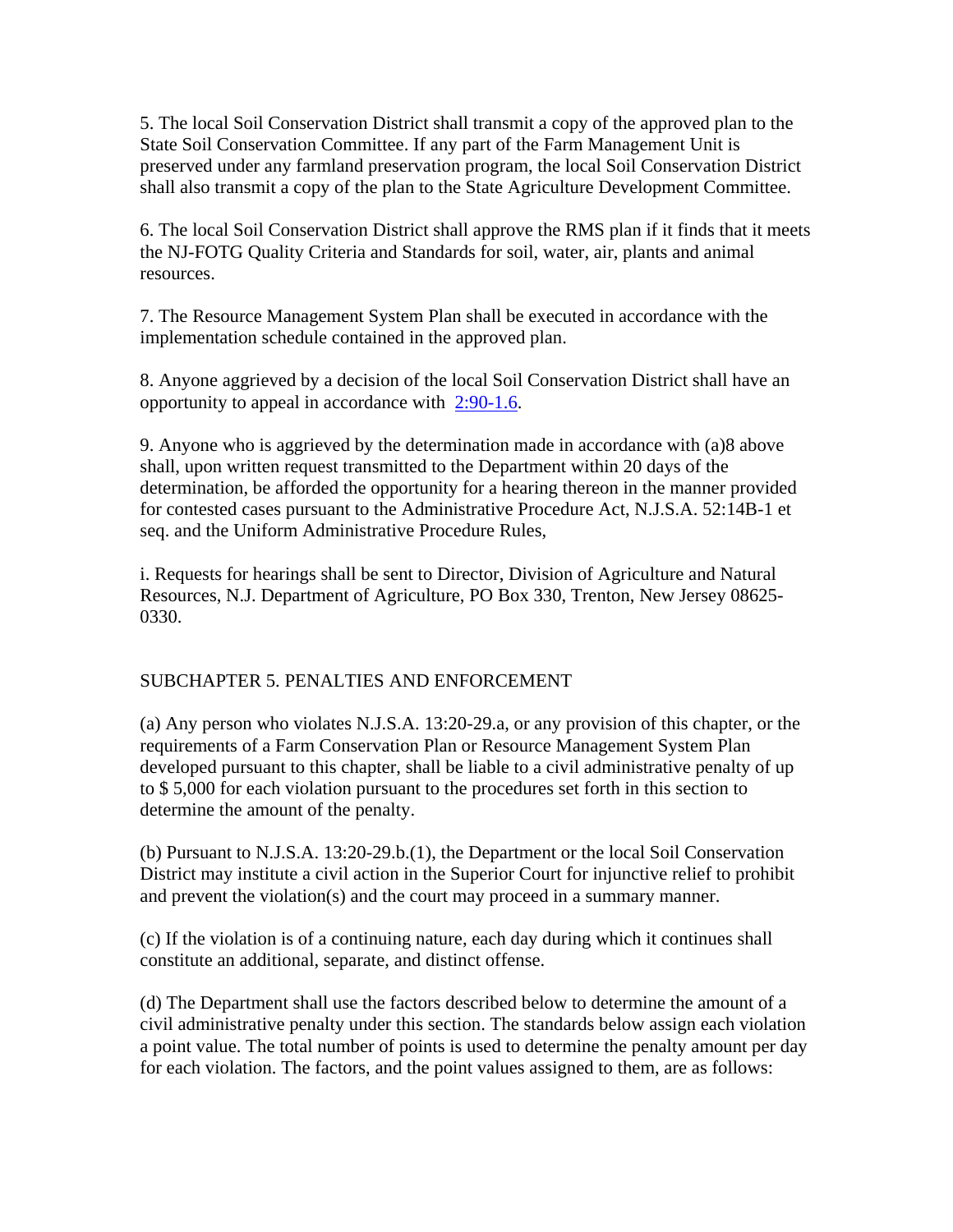1. The seriousness of the violation shall be classified as major, moderate or minor and assigned points as follows:

- i. Major violation shall include an intentional, deliberate, purposeful, knowing or willful act or omission by the violator and is assigned three points;
- ii. Moderate violation shall include any unintentional but foreseeable act or omission by the violator and is assigned two points; and
- iii. Minor violation shall include any violation not identified in (d)1i or ii above and is assigned one point;

2. The percentage of agricultural impervious cover shall be assigned points as follows:

- i. A violation impacting nine percent or more new agricultural impervious cover is assigned two points; and
- ii. A violation impacting at least three percent but less than nine percent new agricultural impervious cover is assigned one point.

(e) The Department shall sum the total points assigned according to the factors in (d) above, and shall determine the penalty amount per day using the following table

#### **Penalty points table**

|                | Penalty Amount |
|----------------|----------------|
| Total Points   | Per Day        |
| 5 or more      | \$5,000        |
| 4              | \$4,000        |
| 3              | \$3,000        |
| $\overline{2}$ | \$2,000        |

 (f) The Department shall investigate alleged violations of the rules and take appropriate action, which may include, but is not limited to, the following:

1. Assessment of a civil administrative penalty pursuant to (c), (d) and (e) above, or opportunity to correct the violation pursuant to (f)2 below.

2. If a Farm Conservation Plan or Resource Management System Plan has been developed, but not fully implemented, the Department shall determine the status of compliance with the plan. Where a violation is found, the Department may allow 60 days to correct the violation, before imposing a civil administrative penalty.

(g) For a violation under this section, the Department may adjust the daily civil administrative penalty amount based on the following factors:

- 1. The violator's compliance history;
- 2. The nature, timing and effectiveness of measures the violator takes to mitigate the effects of the violation;